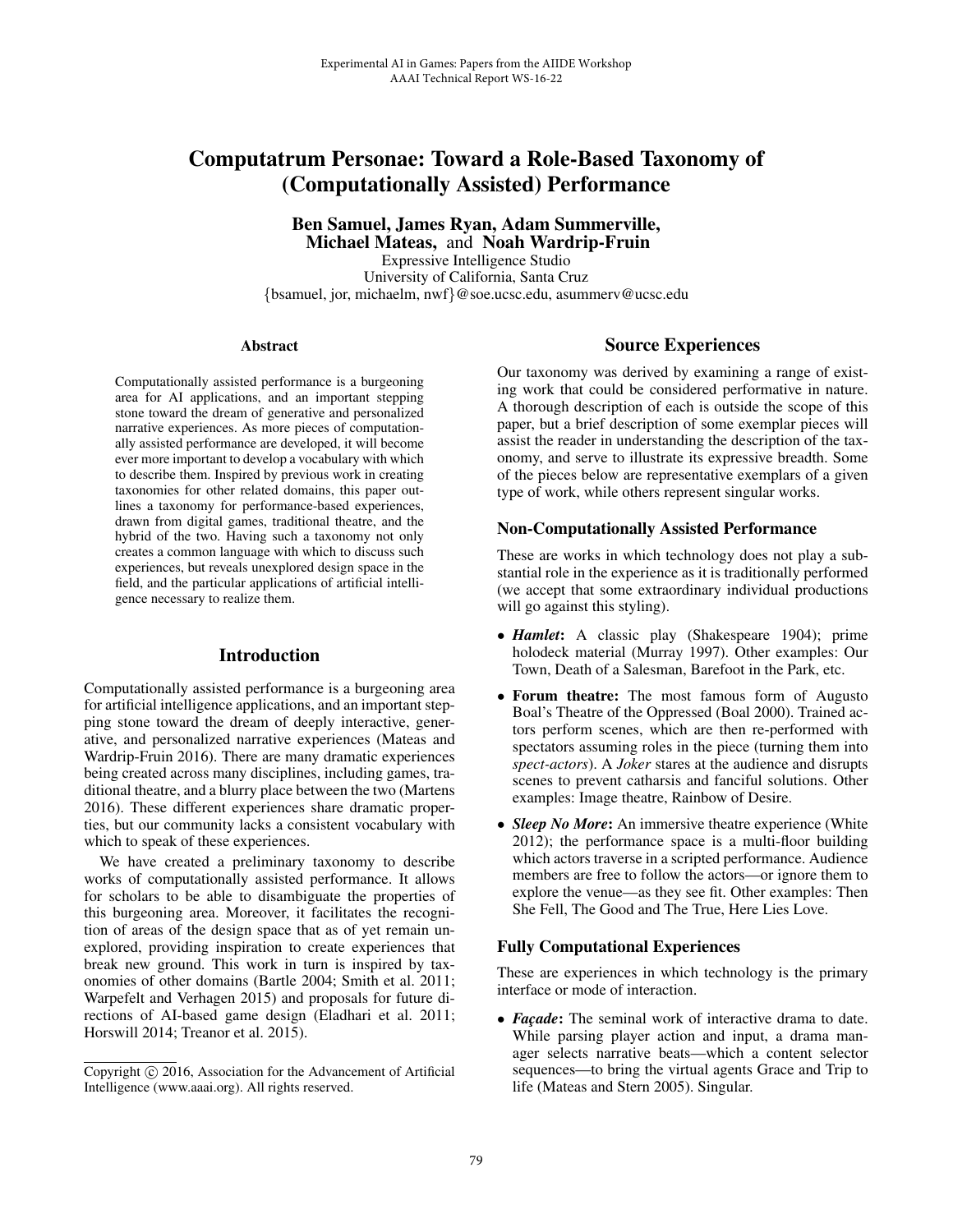- *Sleep is Death*: A two-player collaborative storytelling game. One player, the creator, uses an interface to construct the setting, music, and peripheral characters of a digital world. The other player responds by manipulating a single, central character (Rohrer 2010). Singular.
- *Mass Effect*: A western computer role-playing game trilogy in which players assume control of a party of space farers to save the galaxy (Bioware 2012). Other examples: Skyrim, Dragon Age, Ultima, etc.

### Computationally Assisted Performance

These experiences represent a middle ground between traditional performance and digital storytelling.

- *Bad News*: A world generator (Ryan et al. 2015) simulates 150 years of history of a small American town. Players explore this town, engaging in conversations with NPCs that are portrayed by a human improvisational actor. A wizard updates the simulation based on player actions (Samuel et al. 2016). Singular.
- *Séance*: Three players are assigned roles with backstory and enter a physical tent inhabited by a spirit medium (portrayed by a trained actor). Together, they solve physical puzzles, while an unseen wizard triggers mechanical cues that make everyday physical objects appear to be magical (TwoCan Consortium 2016). Singular.
- *Coffee: A Misunderstanding*: Audience members are brought on stage; their dialogue is determined by the audience, through selecting choices presented by a host (Dietrich Squinkifer (writing as Deirdra Kiai) 2014). Singular.

### Other Works

Other works used in creating this taxonomy that do not fall into the aforementioned categories.

- *Escape Rooms*: An experience where players are locked in a physical room and must solve a series of puzzles to escape. (Heikkinen, Shumeyko, and others 2016) Taken here as a general class of experience and not an exemplar.
- *Dungeons & Dragons*: The classical tabletop Role-Playing Game (RPG) (D&D; Gygax and Arneson 1974), where a Dungeon Master guides the experience for a group of players who each act as a single character. Other examples: Shadowrun, Call of Cthulu, etc.
- *Vampire: The Masquerade*: An augmented tabletop RPG/Live-Action RPG (LARP) (V:tM; Rein-Hagen 1992). Differs from D&D due to a shared world maintained by The Mind's Eye Theater that allows players from around the world to role-play together. Singular.
- *The Monitor Celestra*:A Nordic LARP experience that took place on a decommissioned destroyer, that immersed players in the world of Battlestar Galactica (Montola 2014). A more immersive form of roleplaying than either D&D or V:TM. Other examples: Mad About the Boy, Terra Incognita, Fade to Grey, etc.
- *Pretend Play:* A form of play where participants (usually children) imagine scenarios and roles in a shared experience (Fein 1981).

## Taxonomy Description

Our taxonomy is predicated on the belief that instances in the design space of (computationally assisted) performance can be demarcated by the distinct *roles* played by their performers and consumers; these roles are measured across four *dimensions*. A distinct role, then, is a role which has a unique set of values across our proposed dimensions. For our purposes, this means that in a traditional theatre piece such as *Hamlet*, the actor portraying Hamlet and the actor portraying Gravedigger #2 would both be considered to have the same role of *actor*, since they both fulfill similar functions.

In this section, we present the dimensions we have found that demarcate these roles. We then describe some roles throughout our source experiences to illustrate them and their expressive potential.

### **Dimensions**

We have identified four dimensions that demarcate the roles found in our set of source experiences. Each role is measured by assigning a value between zero and five for each dimension. This value represents the degree to which the dimension is activated in the role, ranging from very high (5.0) to non-existent (0.0); the scale is continuous.

- Performance: The degree to which the role is embodied, represented, or showcased—that is, how noticeable a role is at the surface of the experience. Speaking lines, making physical gestures, or being seen by an audience all would contribute to a higher Performance score. Assisting in the execution of an experience in other critical ways such as by hidden AI systems like Façade's content selector (Mateas and Stern 2005)—might also contribute here. Performance also represents the degree of characterization a role entails. If the role typically involves a backstory, goals and aspirations, or a personality, then they would rank higher in the Performance dimension.
- **Computational:** The degree to which the role is embodied by or informed by a machine. A very high score means the role is purely mechanized, with no human intervention. A low score means it is mostly a human. Medium scores mean that both human and machine roughly contribute in equal measure (what might be called "cybernetic", "cyber-human", or "mixed-initiative" entities).
- Consumer: How integral the role is in producing the experience. A high score means that the role is primarily designed to be the beneficiary of the experience; a low score means that the role has more responsibility in creating the experience for others to enjoy. This dimension asks if the role is performing the experience or playing/observing it.
- Agency: One's capacity to influence the state of the experience. This state takes different forms across different experiences, but could include plot, character's attitudes toward one another, or the entire structure of the piece. Here, we acknowledge more nuanced notions of agency (Wardrip-Fruin et al. 2009; Mason 2013), but use this coarser definition to support the granularity of our model.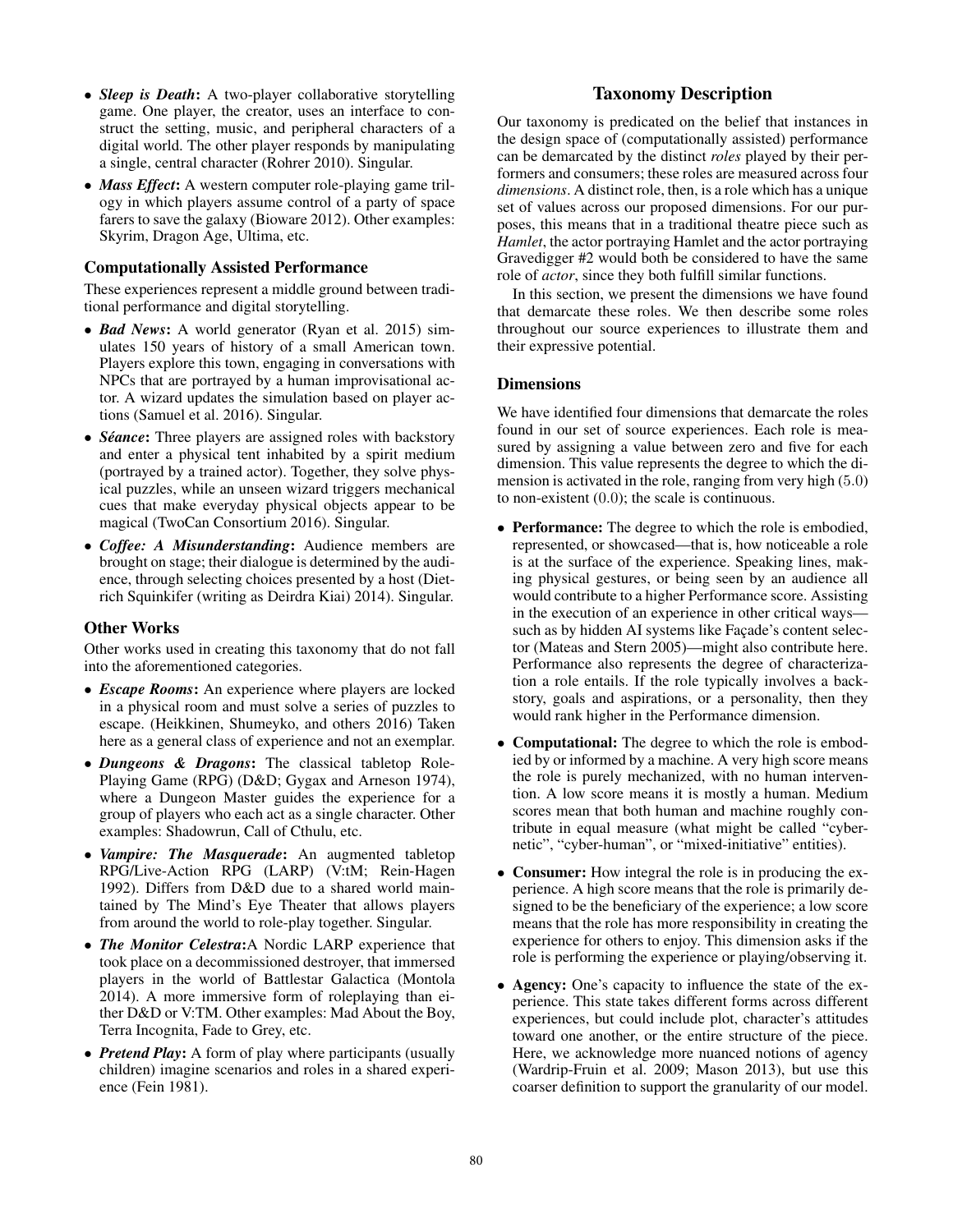### Sample Roles

To aid the reader in understanding our process, we discuss a few roles which illustrate the process of decomposing an experience into its constituent parts. A full breakdown of the roles we ascribed to each experience, and their dimension scores, can be found in Table 3.

We attempted to be as broad and generous with what constituted a role across these experiences as possible; as such, some of these roles may not conform to the reader's intuition as to what a role typically entails. To elucidate our role creation process, let us examine the roles we determined constituted the classic table top role-playing experience, *Dungeons & Dragons* (Gygax and Arneson 1974).

We identified five distinct roles in *Dungeons & Dragons*: the *Dungeon Master* who orchestrates the experience, the *Player*s who assume characters and explore the world, *NPCs* such as townsfolk, the *Monsters* of the campaign, and *Skill Checks* (the primary system of computation used to determine the results of any action which occurs in the game). In most playthroughs of *Dungeons & Dragons*, the person who is playing the Dungeon Master is responsible for embodying the NPCs and Monsters of the world: determining what actions they wish to take, and often role-playing as them, providing their dialogue and perhaps adopting vocal and physical affectations. This brings to light an important characteristic of our role determination process: a single entity (human, AI system, etc.) can fulfill multiple roles. The dimension ratings, then, are not attached to an entity, but the functions that entity assumes to enact a particular role. The individual playing the Dungeon Master has, by virtue of that role, a high amount of agency over the experience as a whole: they can choose the frequency and ferocity of random encounters, the personalities and agendas of the NPCs of the world, and many other factors. However, when that same individual assumes the role of Monster, their agency diminishes considerably. Monsters have relatively high agency in the context of combat (they choose who and how to attack given their material affordances), but most are not expected to survive the encounter in which they are introduced, thus their influence is limited.

The dimensional qualities of the roles are experiencedependent. Take, for example, the role of Wizard present in both *Bad News* and *Seance ´* . In both experiences, the Wizard is unseen, and has a computer through which they can manipulate the game world. However, in *Séance*, the Wizard is intended to activate triggers at key moments in the piece determined by experience progression. The overall narrative of *Seance ´* is largely predetermined; thus the Wizard of *Seance ´* is not unlike, say, an Actor in *Hamlet*, prompted by specific cues to carry out rehearsed actions that adhere to scripted structure. The Wizard in *Bad News*, however, maintains a constant communication channel with the actor portraying the NPCs (through the role Townsfolk). Through this channel, the Wizard has the capacity to influence the Townsfolk, and in so doing radically alter the course of the experience. This is not to say that the Wizard in *Séance* has no agency one memorable performance involved the Wizard intentionally delaying a cue in order to inspire frantic desperation but they have less than their counterpart in *Bad News*.

| <b>Dimension</b> | Pearson's $r(n = 201)$ |  |  |  |
|------------------|------------------------|--|--|--|
| Performance      | 0.68                   |  |  |  |
| Computational    | 0.77                   |  |  |  |
| Consumer         | 0.92                   |  |  |  |
| Agency           | 0.73                   |  |  |  |

Table 1: Our inter-rater reliability, as demonstrated by dimension correlation coefficients calculated using Pearson's r. A coefficient of 1.0 would indicate perfect agreement; coefficients above 0.5 signal strong agreement.

| <b>Dimension Pair</b>           | Pearson's $r(n = 67)$ |  |  |
|---------------------------------|-----------------------|--|--|
| Characterization, Performance   | 0.87                  |  |  |
| Consumer, Agency                | 0.57                  |  |  |
| Computational, Consumer         | $-0.40$               |  |  |
| Performance, Agency             | 0.29                  |  |  |
| Characterization, Agency        | 0.22                  |  |  |
| Characterization, Consumer      | 0.18                  |  |  |
| Consumer, Performance           | 0.08                  |  |  |
| Characterization, Computational | $-0.08$               |  |  |
| Computational, Performance      | $-0.05$               |  |  |
| Computational, Agency           | -0.04                 |  |  |

Table 2: Correlation coefficients calculated using Pearson's  $r.$  Values near  $0.0$  indicate orthogonal dimensions, while coefficients with absolute values near 1.0 imply that one dimension in the pair is redundant. In light of these values, we merged the Characterization and Performance dimensions.

### Taxonomy Creation and Validation

Here, we describe the process we followed to create and validate these roles and dimensions. To begin, we selected a small number of familiar example experiences. We then attempted to identify the roles that each one of them had, and once equipped with a small smattering of roles, we attempted to invent an  $n$ -factor model to sufficiently distinguish them. At first, we developed a five-factor model (i.e., one with five dimensions): the four dimensions previously discussed, as well as a fifth dimension called *Characterization*, which pertained to the level of characterization of the entity (the degree to which they have backstories, goals, beliefs, etc.). We then expanded our list of experiences to make it more comprehensive, seeking examples with roles that would evoke many different aspects of the dimensions.

One author made a rubric for grading each role along the dimensions, and then three authors independently scored each role for each dimension (on a continuous scale from  $0.0 - 5.0$ ). Once complete, we looked at the standard deviation of each role, and discovered that there was substantial disagreement regarding the dimensions Characterization and Performance. After discussing these differences, we revised the rubric definition of Performance, and returned to our individual ratings and independently revised our ratings.

After assigning our new ratings, we carried out tests for inter-rater reliability using Pearson's r (since our ratings are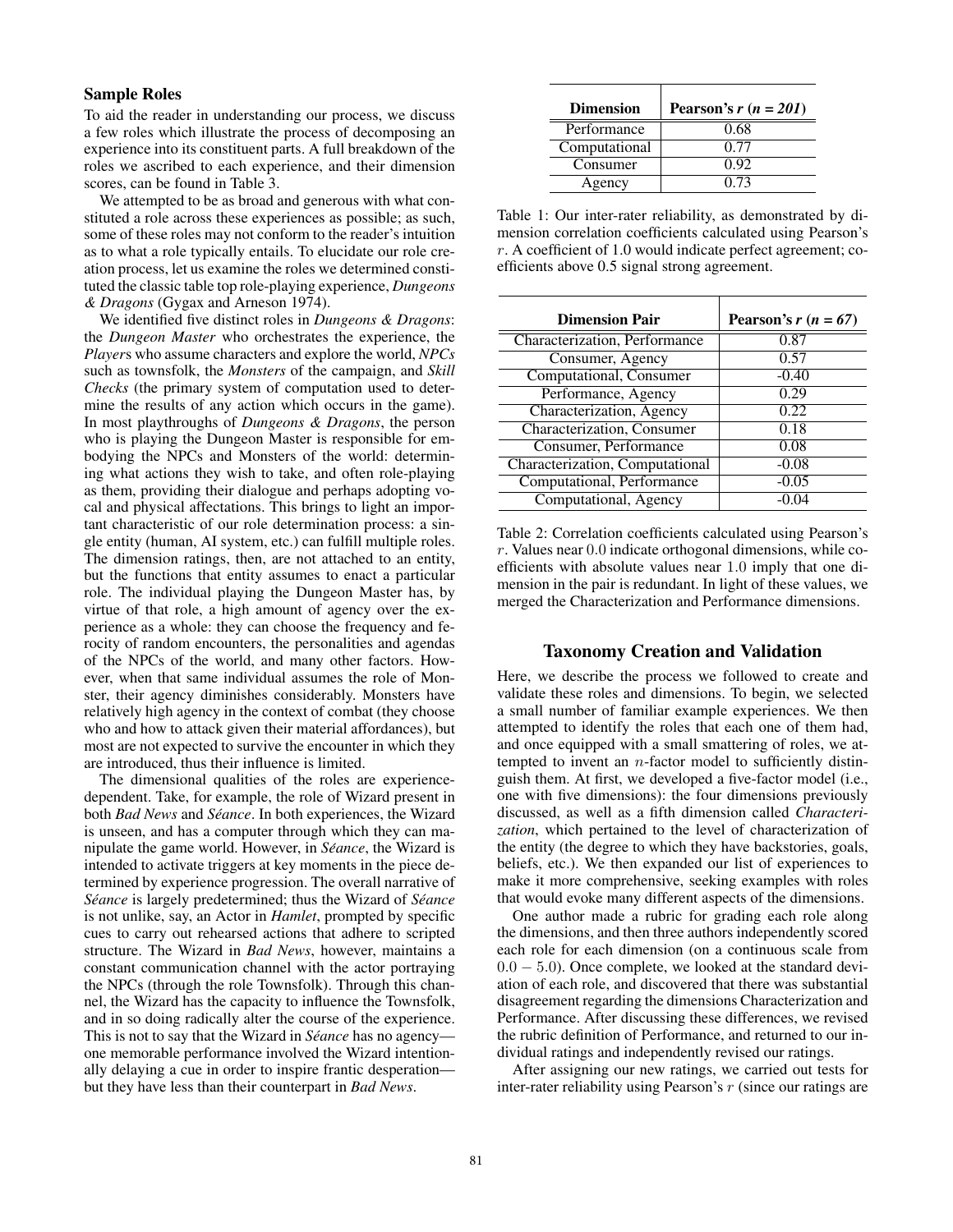continuous; Gwet 2014). Here, we found very strong agreement for each dimension (see Table 1), which we take as a form of validation—that is, the strong correlation across our independent ratings suggests that our rubric for dimension rating (articulated above) is operational.

As another from of validation, we conducted tests to assess the orthogonality of our dimensions (i.e., to check for redundancy in the taxonomy). Again, we used Pearson's  $r$ , but this time we compared the mean ratings (across all three raters) for each role across each dimension. Here, we discovered very high correlation between the Characterization and Performance dimensions (see Table 2), indicating that one of them is redundant. Although further disambiguation could likely tease part some valuable distinctions between the two (a *Dungeons & Dragons* Dungeon Master, for example, has performative qualities as a narrator, but typically has little characterization), we decided to merge the Characterization dimension into the Performance one.

### Role Analysis

After settling on a final set of four dimensions, we wanted to understand commonalities between similar roles across our array of source experiences (given their ratings for those dimensions). To do this, we used an Indian Buffet Process (IBP) (Ghahramani and Griffiths 2005). The IBP is a Dirichlet Process that assumes that the observed data is generated by a latent linear mixture of Gaussian distributions, but makes no assumption about the number of distributions, except that they are at least countably infinite. After performing the IBP we are left with eight latent features, and roles are clustered according to which features they have. The clusters and a visualization of the latent feature space can be seen in Figure 1. Due to limited space, we cannot discuss the results of this analysis in depth; instead, we will enumerate the clusters to provide our labels and descriptions of them, along with the roles that compose them.

- Creative Behind the Scenes: Roles that are handled by humans behind the scenes. These have high agency, but middling performative aspects: *D&D NPCs*, *D&D Monsters*, *V:tM NPCs*, *V:tM Monsters*, *The Monitor Celestra Organizer*, *Forum Theatre Joker*, *Bad News Wizard*.
- Creative Player: Players that have a high level of agency and performative aspects: *D&D Player*, *V:tM Player*, *Bad News Player*, *Fac¸ade Player*, *The Monitor Celestra Player*, *Forum Theatre Spect-actor*, *Pretend-play participant*, *Sleep is Death Creator*, *Sleep is Death Player*.
- Scenery, Rules, and Behind the Scenes: Roles that are handled in a rote way, either by a human or computation. Similarly, the environment that it takes place in: *D&D Skill Checks*, *V:tM Skill Checks*, *Bad News Guide*, *Puzzle Room Guide*, *Bad News Mise en Scene `* , *Fac¸ade Mise en Scene `* , *Mass Effect Nameless NPC*, *Mass Effect Branching Structure*, *Mass Effect Virtual Environment*, *Hamlet Stage Manager*, *Hamlet Run Crew*, *Hamlet Scenery*, *Coffee Scenery*, *The Monitor Celestra Mise en Scene `* , *Forum Theatre Scenery*, *Sleep is Death Virtual Environment*.
- Passive Audience: The traditional theater audience: *Hamlet Spectator*.
- Interactive Audience: Audience that has more agency than is traditional: *Seance Player ´* , *Coffee Spectator*, *Sleep No More Audience*.
- Content Selector: Content selector for interactive drama: *Fac¸ade Content Selector*.
- Computational Creator: AI agent that has some agency over the experience: *Bad News World Generator*, *Facade Drama Manager*, *Fac¸ade Interpreter*.
- Interactive Human Accessory: A human who is part player, part actor, but with little agency: *Coffee Actor*.
- Actor: Actor in a traditional sense: *Hamlet Actor*, *Bad News Mortician*, *Seance Spirit Medium ´* , *Sleep No More Actor*, *Forum Theatre Actor*.
- Interactive Setting: Setting elements with more computation and agency than traditional scenery: *Seance Mise ´ en Scene `* , *Puzzle Room Mise en Scene `* , *Sleep No More Mise en Scene `* , *Sleep is Death NPCs*, *Seance Guide ´* .
- Computer Aided Actor: An actor whose performance is in part determined by computation: *Bad News Townsfolk*.
- Mild Performance NPC: An NPC that has some performance and agency: *Mass Effect Boss*.
- Pen and Paper DM: Dungeon Master role for a traditional RPG: *D&D Dungeon Master*, *V:tM Storyteller*.
- Director: Director who guides the experience: *Hamlet Director*, *Seance Wizard ´* , *V:tM The Mind's Eye Society*.
- Non Performing Player: Standard game player: *Mass Effect Player*, *Escape Room Player*.
- Interactive Director: Director who has high control and turns their directing into a performance: *Coffee Host*.
- Low Performing NPC: NPC in a game that has very little performance: *Mass Effect Enemy*, *Mass Effect Conversable NPC*.
- High Performing NPC: NPC in a game that gives a memorable performance: *Mass Effect Party Member.*
- Computational Actor: Actor in a computational experience that has more agency and performance than most NPCs: *Facade Grace and Trip*.

### Unexplored Design Space

One benefit of this taxonomy is the ability to identity unexplored areas of design space. For example, we see in Table 2 that the dimensions of Consumer and Agency are strongly positively correlated (as one goes up, so too does the other), and the dimensions of Computational and Consumer are moderately negatively correlated (as one goes up, the other goes down, and vice versa). Recognizing this, we may now consider new kinds of experiences that break these correlations, since in doing so they could be considered novel.

Consumer and Agency are likely correlated because a consumer with agency is, broadly speaking, a player, and players appear in many of our source experiences. But let us consider how new designs might subvert this by, for instance, featuring non-consumer roles with high agency. A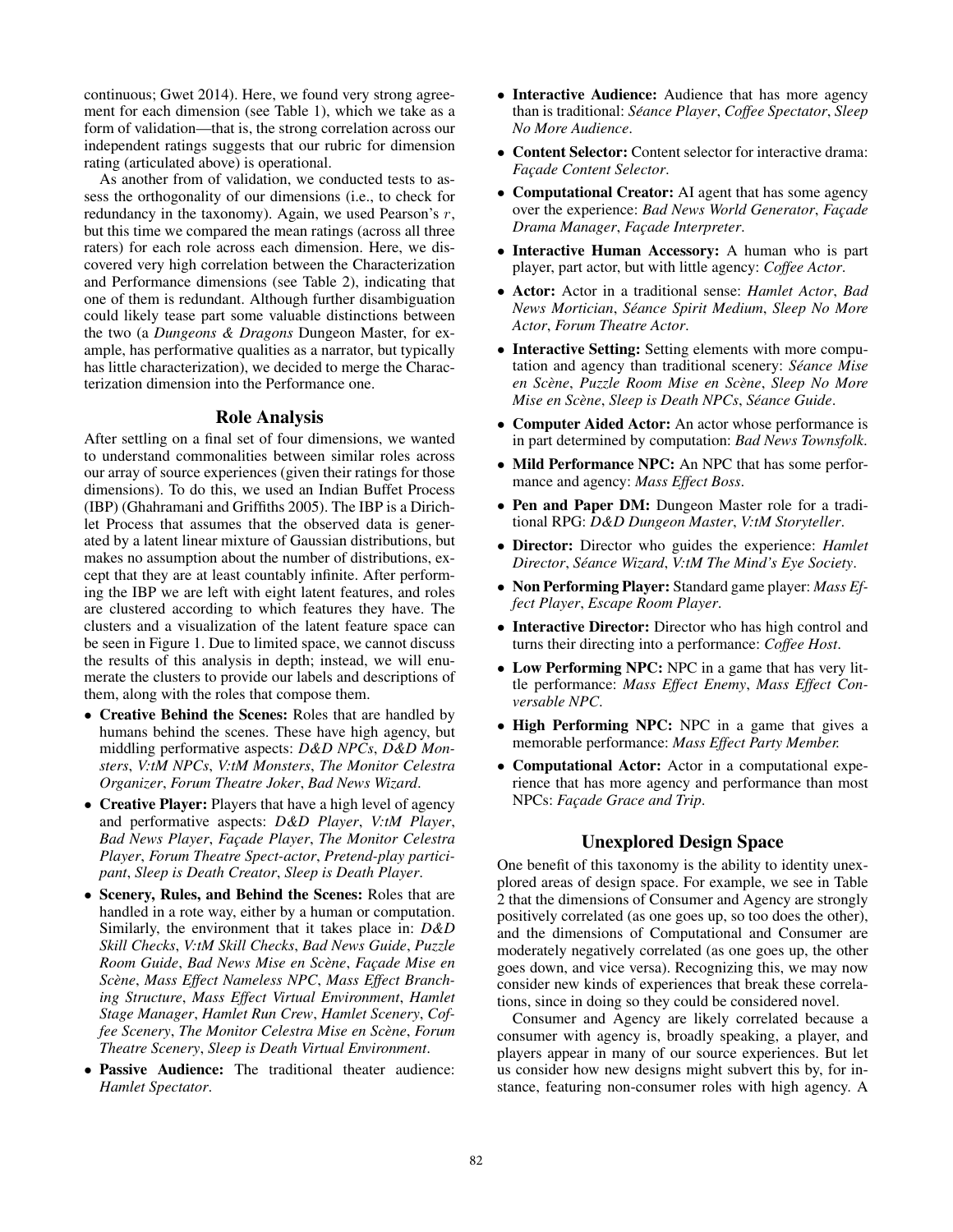| <b>Source Experience</b>   | <b>Role Name</b>               | Computational | <b>Consumer</b> | Performance | Agency  |
|----------------------------|--------------------------------|---------------|-----------------|-------------|---------|
|                            | Dungeon Master                 | 0.83          | 2.33            | 2.17        | 4.33    |
|                            | Player                         | $0.0\,$       | 3.67            | 3           | 3.67    |
| Dungeons & Dragons         | <b>NPCs</b>                    | 0.67          | 0               | 3.67        | 3.33    |
|                            | Monsters                       | 1.33          | $\overline{0}$  | 2.33        | 1.83    |
|                            | Skill Checks                   | 2.0           | 0.0             | 0.33        | 1.0     |
|                            | Wizard                         | 1.33          | 1.0             | 1.17        | 3.33    |
|                            | Guide                          | 0.0           | 0.0             | 1.5         | 0.67    |
|                            | Mortician                      | 0.333         | 1.0             | 3.67        | 2.0     |
| <b>Bad News</b>            | Townsfolk                      | 2.67          | 1.33            | 4.33        | 3.17    |
|                            | Player                         | 0.0           | 3.83            | 3.5         | 3.67    |
|                            | World Generator                | 4.33          | 0.0             | 0.67        | 2.0     |
|                            | Mise en Scène                  | 0.33          | 0.0             | 0.67        | 0.0     |
|                            | Guide                          | 0.0           | 0.33            | 2.5         | 1.0     |
|                            | Wizard                         | 1.33          | 0.83            | 1.0         | 2.0     |
| Séance                     | Spirit Medium                  | $0.0\,$       | 1.0             | 4.42        | 2.0     |
|                            | Player                         | 0.0           | 4.42            | 1.67        | 2.0     |
|                            | Mise en Scène                  | 2.0           | 0.0             | 3.0         | 0.0     |
|                            | Grace and Trip                 | 4.33          | 0.0             | 4.83        | 1.5     |
|                            | Player                         | 0.5           | 4.42            | 2.5         | 4.0     |
|                            | Drama Manager                  | 4.33          | 0.67            | 1.0         | 3.33    |
| Façade                     | <b>Content Selector</b>        | 4.33          | 0.67            | 1.67        | 3.83    |
|                            | Parser / Interpreter           | 3.67          | 0.67            | 0.67        | 1.0     |
|                            | Virtual Environment            | 0.67          | 0.33            | 1.0         | 0.0     |
|                            | Player                         | 0.33          | 4.5             | 1.67        | 2.5     |
|                            | Party Member                   | 2.83          | 0.33            | 3.33        | 1.0     |
|                            | Conversable NPC                | 2.5           | 0.33            | 3.0         | 1.0     |
| Mass Effect*               |                                | 2.92          | 0.33            | 2.0         | 1.67    |
|                            | Enemy<br><b>Branching Tree</b> | 1.17          | 0.33            | 1.0         | 1.67    |
|                            | Virtual Environment            | 1.0           | 0.33            | 1.33        | 0.0     |
|                            | Actor                          | 0.33          | 0.83            | 5.0         | 1.33    |
|                            |                                | 1.0           | 0.5             | 0.5         | 1.83    |
| Hamlet*                    | Stage Manager                  |               |                 |             | 0.83    |
|                            | Run Crew/Booth                 | 0.67          | 0.17            | 0.17        |         |
|                            | Spectator                      | 0.0           | 5.0             | 0.0         | 0.75    |
|                            | Host                           | 2.67          | 1.33            | 3.33        | 4.5     |
| Coffee: A Misunderstanding | Actor                          | 1.67          | 2.67            | 4.33        | 1.17    |
|                            | Spectator                      | 0.17          | 4.09            | 1.08        | 2.33    |
|                            | Mise en Scène                  | 0.67          | 0.0             | 1.33        | $0.0\,$ |
| Escape rooms               | Guide                          | 0.0           | 0.0             | 1.67        | 1.0     |
|                            | Player                         | 0.0           | 4.75            | 1.33        | 3.68    |
|                            | Mise en Scène                  | 0.68          | 0.0             | 2.68        | 0.0     |
|                            | The Storyteller                | 1.0           | 2.33            | 2.5         | 4.17    |
|                            | Player                         | 0.0           | 4.0             | 3.33        | 3.67    |
| Vampire: The Masquerade    | <b>NPCs</b>                    | 1.0           | 0.0             | 3.5         | 2.5     |
|                            | <b>Monsters</b>                | 1.67          | 0.0             | 2.33        | 1.83    |
|                            | Skill Checks                   | 2.67          | 0.0             | 0.33        | 0.67    |
|                            | The Mind's Eye Society         | 1.67          | 2.0             | 1.17        | 1.83    |
| The Monitor Celestra       | Player                         | 0.33          | 3.5             | 4.67        | 4.33    |
|                            | Organizers                     | 1.0           | 1.5             | 1.5         | 3.67    |
|                            | Mise en Scène                  | 2.33          | 0.33            | 2.33        | 0.0     |
|                            | Actor                          | $0.0\,$       | 1.33            | 4.33        | 1.5     |
| Forum theatre*             | Spect-actor                    | $0.0\,$       | 3.33            | 3.5         | 3.83    |
|                            | Joker                          | $0.0\,$       | 1.33            | 3.0         | 4.83    |
| Sleep No More              | Actor                          | 0.33          | 0.5             | 4.92        | 0.75    |
|                            | Spectator                      | $0.0\,$       | 4.5             | 0.42        | 2.17    |
|                            | Mise en Scène                  | 0.33          | 0.0             | 2.33        | $0.0\,$ |
| Pretend play               | Participant                    | 0.0           | 4.0             | 3.33        | 4.83    |
|                            | Creator                        | 1.33          | $\overline{3}$  | 2.83        | 4.17    |
| Sleep is Death*            | Player                         | 0.83          | 3.5             | 2.68        | 2.68    |
|                            | <b>NPCs</b>                    | 1.33          | 0.33            | 2.68        | 0.33    |

Table 3: The experiences we examined to form our taxonomy, the unique roles we identified that broadly compose each experience, and mean ratings (across all three raters) for each role across our taxonomy's four dimensions. The dimension values range from 0.0 (no activation) to 5.0 (very high activation). An \* in the source experience column indicates that one or more analyzed roles were omitted for space concerns.

non-consumer is someone who constructs the experience for others, while high agency denotes being involved in shaping the experience. The closest parallels to this examined in this study are the Dungeon Master from *D&D* and the Storyteller from *Vampire: The Masquerade*, however, even these roles are typically consuming rule systems and campaign content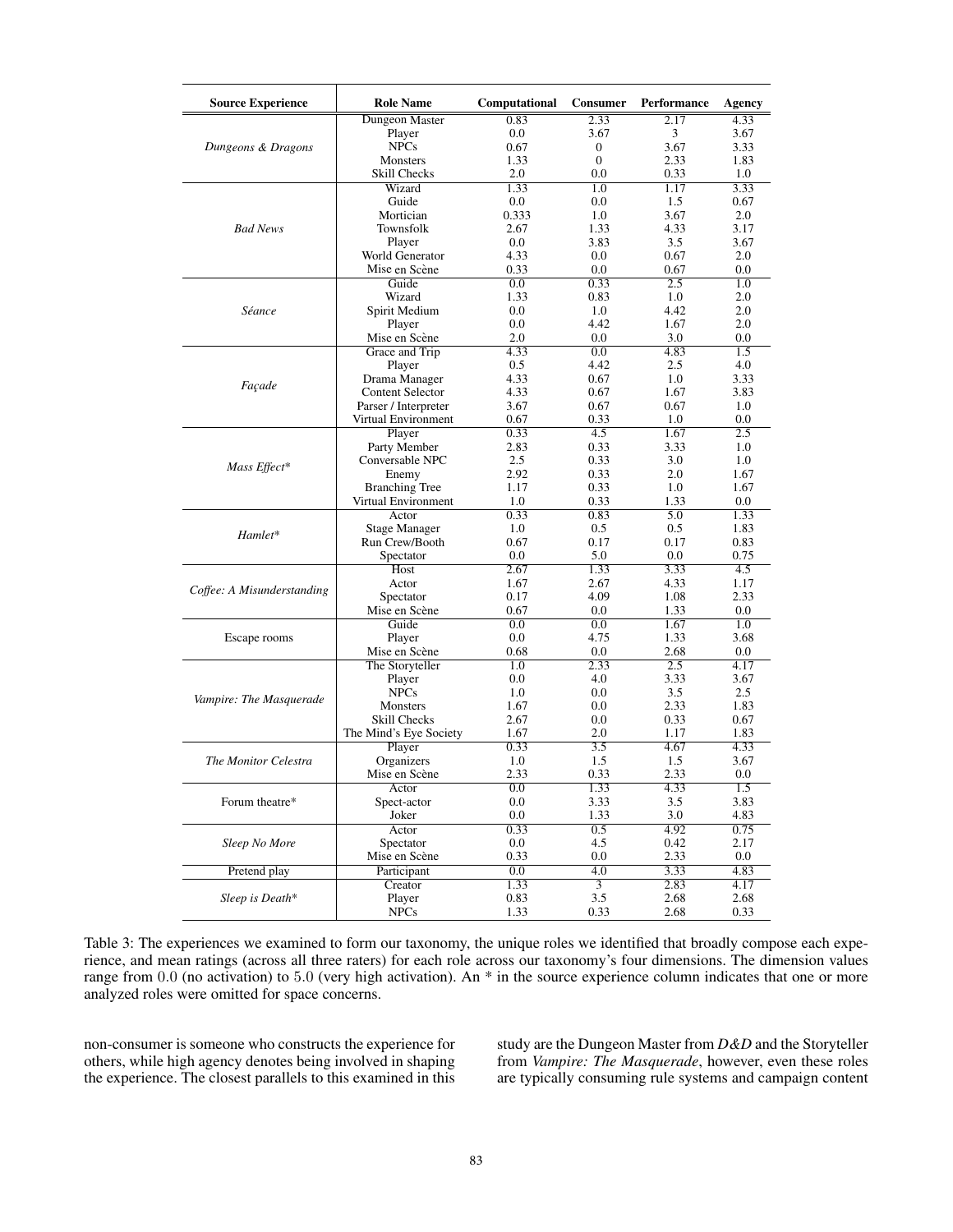

Figure 1: Role clusters determined using an Indian Buffet Process infinite mixture of Gaussians. The process determines latent features (columns) of the roles (rows) and assigns the roles to clusters (colored rectangular outlines) according to the presence of these features (black cells).

created by others, and are still considered to be playing the game. Perhaps an experience in which the designer has the capacity to globally change the rules would qualify; this would be reminiscent of a designer releasing a patch, but instead of general bug fixes and game balance repairs, the patches are narratively justified, woven into the very goals of the game itself. A suitable framing might involve players taking on the role of hackers attempting to discover sensitive data, with the patches released by the game designer making it increasingly difficult to progress. Here, the game designer is still solely producer and not consumer—they are creating an experience for the enjoyment of others—yet unlike a playwright or director, they have agency that can radically change the nature of the *ongoing* experience, and which can adapt to consumer input over time.

Computational and Consumer being negatively correlated implies that there is a lack of experiences in which a machine is the primary beneficiary of the experience. This correlation is expected, since most experiences are produced for the benefit or enjoyment of humans. However, by subverting this conventional consumption dynamic, one could imagine a class of experiences where humans perform and an AI consumes, perhaps with the aim of evaluating the human performance. One such game might be an inverse of a traditional role playing game. Instead of the player controlling a central character that largely interacts with systems controlled by AI (monsters, townsfolk, etc.), that central character (hereafter referred to as the hero) could be controlled by an AI, and every other aspect of the game controlled by the player. As the hero visits towns, the player must claim responsibility over NPC dialogue to teach the hero about the world, shape their perception of it, and incentivize their behavior through quests. When the hero enters a dungeon, the player must assume the roles of the monster the hero fights. Their goal, however, is not to defeat the hero, but rather to assist them in entering a state of flow, providing the AI with just the right amount of challenge that it is filled with a sense of *fiero.* The AI here can be evaluating the world—how consistent it is, how fair it is, how challenging it is, how complex it is—with the player constantly endeavoring to shape the arc to optimize the AI's experience. Though presumably the role the player takes on would still have some elements of consumer—as the act of crafting and shaping an experience that is judged to be one of quality can be pleasurable—the fact that roles such as the AI hero do not yet exist cues exciting new directions for AI-based game design. Such an experience shares some overlap with pet games, or even *The Sims* (Electronic Arts 2009), but to our knowledge, these experiences do not involve performance on the part of the player; nor is the happiness of the virtual agents necessarily posited as the goal of the experience. Similarly, human-based computation games—such as *ESP Game* (Von Ahn 2006), *Foldit* (Cooper et al. 2010), and *Xylem: The Code of Plants* (Logas et al. 2014)—might be considered experiences featuring AI with higher consumer values, but in these examples the AI has low agency. As such, they are the moral equivalent of the AI going to school—they might be transformed by the experience, but by and large it was a passive experience.

### Conclusions and Future Work

This paper has presented a taxonomy of roles found in (computationally assisted) performance-based experiences. By identifying four dimensions that successfully distinguish these roles from one another, we have provided a language that can be used to describe the differences between the experiences themselves. Doing this enabled us to see which dimensions in current experiences are highly correlated with each other, providing inspiration to create new experiences that subvert the at-present strongly correlated dimensions. One dimension particularly strongly correlated with others is that of being a consumer. Current performance-based experiences primarily utilize AI in the service of the player; this paper outlined some thought experiments in which the AI takes on a consumer role, and the human "player" is tasked with creating a pleasurable experience for an AI.

Moreover, through the use of an Indian Buffet Process, we have identified clusters of roles that share qualities with each other across experiences. This too provides us with a vocabulary with which to describe existing experiences, as well as to recognize clusters that represent roles not commonly found in performance-based experiences, and attempt to create more experiences that have those roles. Doing so will not only more fully explore currently under-utilized areas of design space, but will provide more examples to make the taxonomy proposed in this paper more robust by bringing to light additional subtleties which must be teased apart.

It is our hope that readers will use this exploration as inspiration to continue to develop novel works of computationally assisted performance and to explore new directions in AI-based game design.